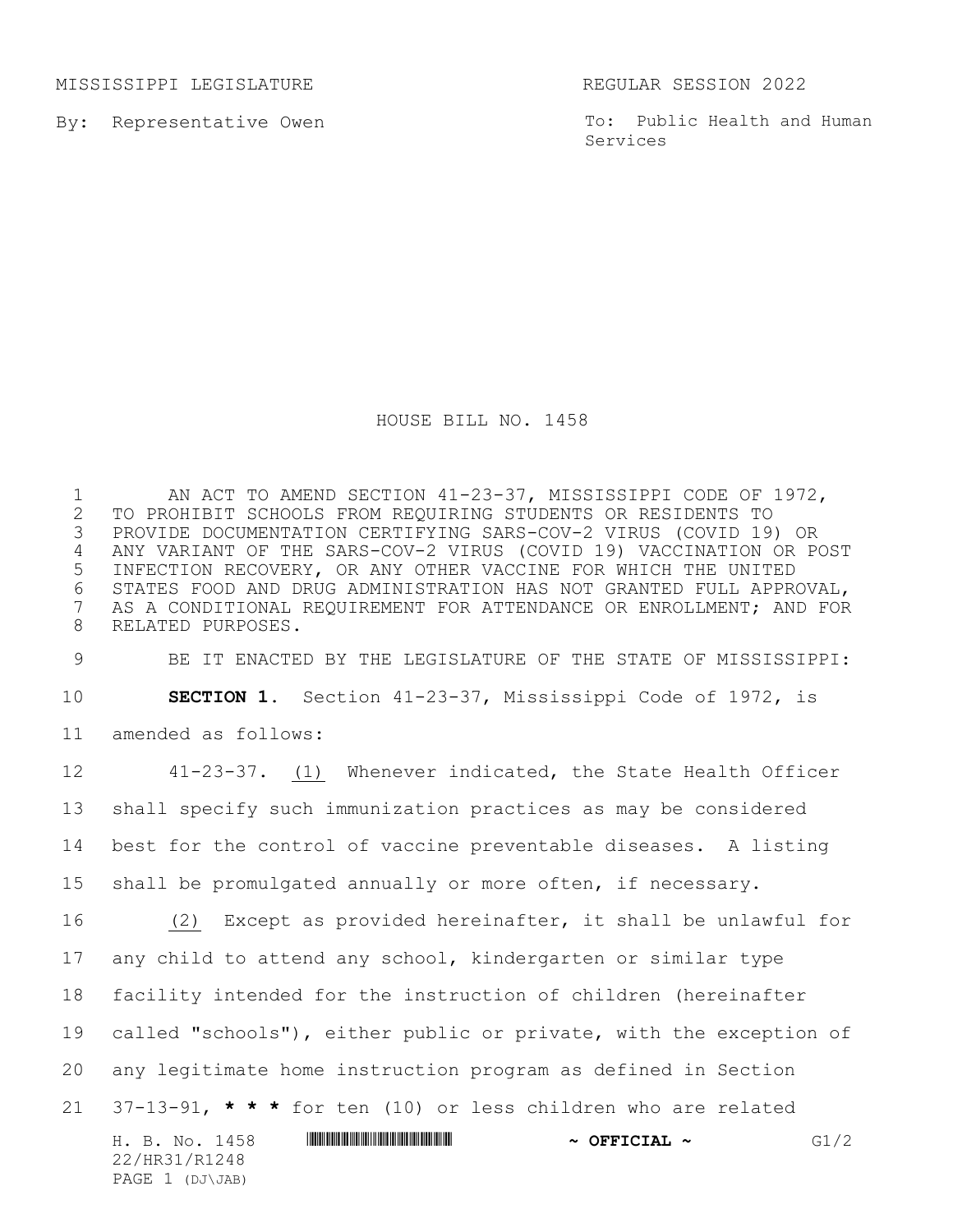within the third degree computed according to the civil law to the operator, unless they shall first have been vaccinated against those diseases specified by the State Health Officer.

 (3) (a) A certificate of exemption from vaccination for medical reasons may be offered on behalf of a child by a duly licensed physician and may be accepted by the local health officer when, in his opinion, such exemption will not cause undue risk to the community.

 (b) Certificates of vaccination shall be issued by local health officers or physicians on forms specified by the Mississippi State Board of Health. These forms shall be the only acceptable means for showing compliance with these immunization requirements, and the responsible school officials shall file the form with the child's record.

 (4) (a) If a child shall offer to enroll at a school without having completed the required vaccinations, the local health officer may grant a period of time up to ninety (90) days for such completion when, in the opinion of the health officer, such delay will not cause undue risk to the child, the school or the community. No child shall be enrolled without having had at least one (1) dose of each specified vaccine.

 (b) Within thirty (30) days after the opening of the fall term of school (on or before October 1 of each year) the person in charge of each school shall report to the county or local health officer, on forms provided by the Mississippi State

H. B. No. 1458 \*HR31/R1248\* **~ OFFICIAL ~** 22/HR31/R1248 PAGE 2 (DJ\JAB)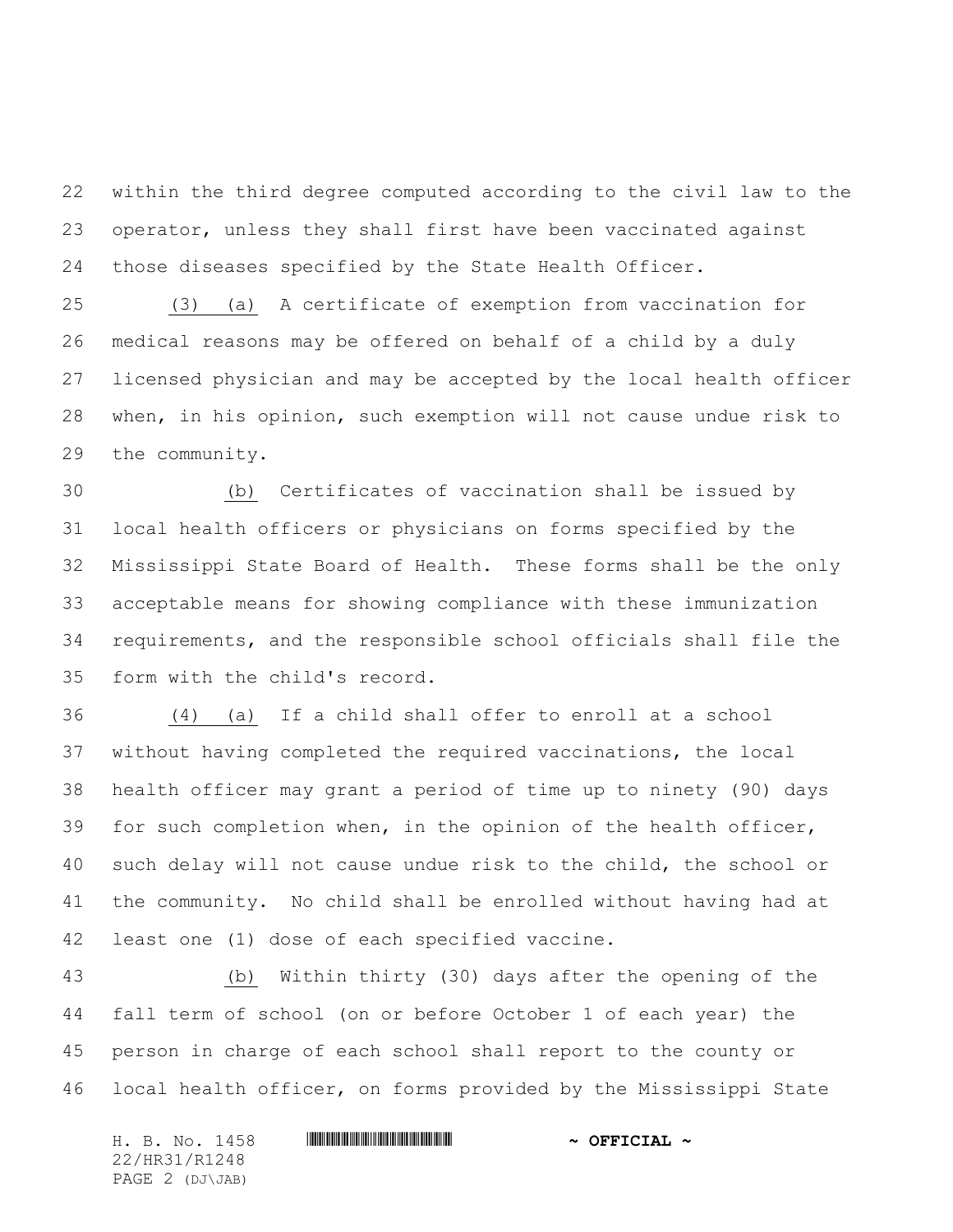Board of Health, the number of children enrolled by age or grade or both, the number fully vaccinated, the number in process of completing vaccination requirements, and the number exempt from vaccination by reason for such exemption.

 (c) Within one hundred twenty (120) days after the opening of the fall term (on or before December 31), the person in charge of each school shall certify to the local or county health officer that all children enrolled are in compliance with immunization requirements.

 (5) (a) For the purpose of assisting in supervising the immunization status of the children the local health officer, or his designee, may inspect the children's records or be furnished certificates of immunization compliance by the school.

 (b) It shall be the responsibility of the person in charge of each school to enforce the requirements for immunization. Any child not in compliance at the end of ninety (90) days from the opening of the fall term must be suspended until in compliance, unless the health officer shall attribute the delay to lack of supply of vaccine or some other such factor clearly making compliance impossible.

 (6) No school may require students or residents to provide any documentation certifying SARS-CoV-2 virus (COVID-19) or any variant of the SARS-CoV-2 virus (COVID-19) vaccination or post-infection recovery, or any other vaccine for which the United States Food and Drug Administration has not granted full approval,

| H. B. No. 1458  | $\sim$ OFFICIAL $\sim$ |
|-----------------|------------------------|
| 22/HR31/R1248   |                        |
| PAGE 3 (DJ\JAB) |                        |